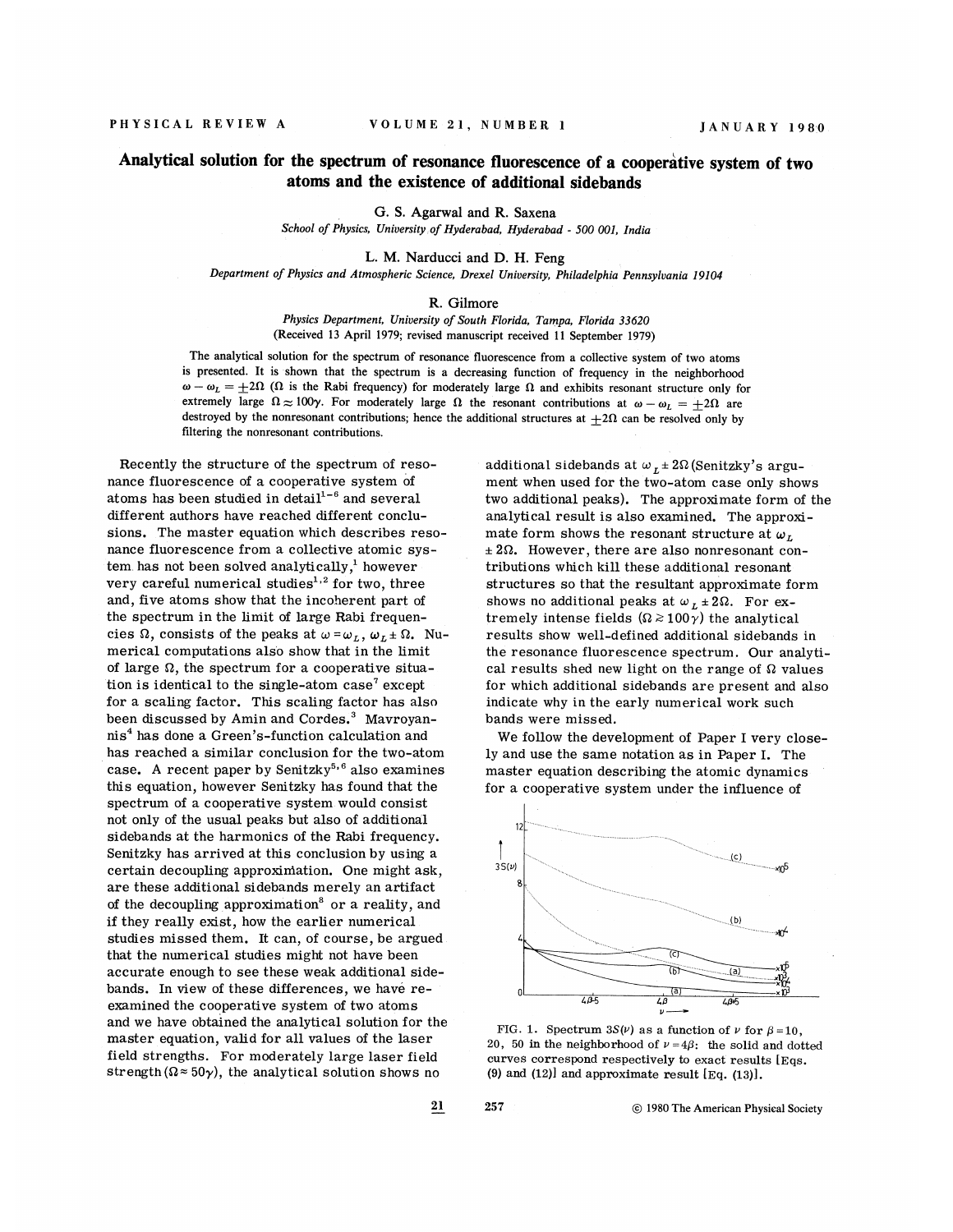the laser field is given by

$$
\frac{\partial \rho}{\partial t} = -ig[S^+ + S^- , \rho] + 2\gamma (S^- \rho S^+ - \frac{1}{2}\rho S^+ S^- - \frac{1}{2}S^+ S^- \rho), \qquad (1)
$$

where  $\rho$  is in a frame rotating with the laser frequency  $\omega_L$  which is taken to be on resonance with the atomic frequency.  $2\gamma$  is the Einstein-A coefficient and 2g is the Rabi frequency  $\Omega$ ; S<sup>t</sup> are the collective operators. It has been shown in Paper I (Appendix A) that in the representation  $\vert j, m \rangle$ ,  $j = 1, m = \pm 1, 0$ , Eq. (1) can be written in the matrix form as

$$
\frac{d\chi}{d\tau} = A\chi,
$$
\n
$$
A = \begin{bmatrix} -2 & 0 & g' \\ 2 & -1 & -g' \\ g' & -g' & -1 \end{bmatrix}, \quad g' = i\beta\sqrt{2}
$$
\n(2)

$$
\beta = g/2\gamma ,\n\tau = 2\gamma t ,\n\chi_1 = \rho_{1,0} + \rho_{0,1}, \quad \chi_2 = \rho_{0,-1} + \rho_{-1,0}, \quad \chi_3 = \rho_{1,-1} - \rho_{-1,1} ,\n\frac{d\Phi}{d\tau} = B\Phi + I,\nI_j = -2g'\delta_{j2}, \quad j = 1, ..., 5
$$
\n(3)

$$
B = \begin{bmatrix}\n-2 & 0 & g' & 2g' & -2g' \\
2 & -1 & -g' & 2g' & 4g' \\
g' & -g' & -1 & 0 & 0 \\
g' & 0 & 0 & -2 & 0 \\
-g' & g' & 0 & 2 & -2\n\end{bmatrix},
$$
\n(4)  
\n
$$
\Phi_1 = \rho_{1,0} - \rho_{0,1}, \quad \Phi_2 = \rho_{0,-1} - \rho_{-1,0},
$$
\n
$$
\Phi_3 = \rho_{1,-1} + \rho_{-1,1},
$$
\n
$$
\Phi_4 = \rho_{1,1}, \quad \Phi_5 = \rho_{0,0}.
$$
\n(5)

Using Eqs.  $(2)-(5)$ , one can write the time dependence of the dipole moment as

$$
\langle \hat{S}^{+}(z) \rangle = \int_{0}^{\infty} e^{-z\tau} \langle S^{+}(\tau) \rangle d\tau
$$
  
\n
$$
= \frac{1}{\sqrt{2}} (\hat{\chi}_{1} + \hat{\chi}_{2} - \hat{\Phi}_{1} - \hat{\Phi}_{2})
$$
  
\n
$$
= \frac{1}{\sqrt{2}} \sum_{j=1}^{B} \left[ (z - A)_{1j}^{-1} \chi_{j}(0) + (z - A)_{2j}^{-1} \chi_{j}(0) \right] - \frac{1}{\sqrt{2}} \sum_{j=1}^{5} \left[ (z - B)_{1j}^{-1} \Phi_{j}(0) + (z - B)_{2j}^{-1} \Phi_{j}(0) - (z - B)_{1j}^{-1} z^{-1} I_{j} \right]
$$
  
\n
$$
- (z - B)_{2j}^{-1} z^{-1} I_{j}]. \tag{6}
$$

Using the quantum-regression theorem and the steady-state solutions of Eqs. (2), and (3), viz. ,

$$
\chi_1 = \chi_2 = \chi_3 = 0, \n\Phi_1 = 2g'^3/D, \Phi_2 = -2g'(1 - g'^2)/D, \Phi_3 = 2g'^2/D, \Phi_4 = g'^4/D, \Phi_5 = -g'^2(1 - g'^2)/D,
$$
\n(7)

 $D=3g'^4-2g'^2+1$ ,

we obtain the form of the steady-state correlation function

$$
\hat{\Gamma}^{(1)}(z) = \int_0^\infty d\tau \ e^{-z\tau} \lim_{t \to \infty} \langle S^+(t + \tau)S^-(t) \rangle
$$
\n
$$
= \frac{g'^4}{D} \left[ \left[ (z - B)_{12}^{-1} + (z - B)_{22}^{-1} \right] \left( 1 - \frac{2}{g'^2} + \frac{4}{z} - \frac{2}{zg'^2} \right) + (z - B)_{11}^{-1} + (z - B)_{21}^{-1} + \frac{1}{g'} \left[ (z - B)_{13}^{-1} + (z - B)_{23}^{-1} - (z - B)_{15}^{-1} - (z - B)_{25}^{-1} + (z - A)_{13}^{-1} + (z - A)_{23}^{-1} \right] + (z - A)_{11}^{-1} + (z - A)_{12}^{-1} + (z - A)_{21}^{-1} + (z - A)_{22}^{-1} \right].
$$
\n(8)

A straightforward but long algebraic manipulation reduces Eq. (8) to

$$
\hat{\Gamma}^{(1)}(z) = \frac{\mathcal{S}'}{D} \left( \frac{N(z)}{D(z)} + \frac{(z+1)(2z+5) + 1 + 8\beta^2}{(z+2)(z+1)^2 + 2\beta^2(2z+1)} \right),
$$
\n(9)

$$
N(z) = (z + 3)(z + 1)(z + 2)^2 + 4\beta^2(4z^2 + 9z + 6) - z(2z + 3)(z + 2) - 16\beta^2(2z + 3)
$$

$$
+ [(1+4/z) + 1/\beta^2(1+1/z)][(z+2)^3(z+1) + 4\beta^2(4z^2+11z+8)], \qquad (10)
$$

$$
D(z) = 4\beta^2 [z(z+1)^2 + 8\beta^2 (2z+3)] + (z+1)^2 (z+2)^3 + 2\beta^2 (z+2)(8z^2+17z+8).
$$
 (11)

The spectrum of resonance fluorescence is defined by

$$
S(\nu) = \text{Re}\,\hat{\Gamma}^{(1)}(i(\omega - \omega_L)/2\gamma), \quad \nu = \omega - \omega_L/2\gamma. \tag{12}
$$